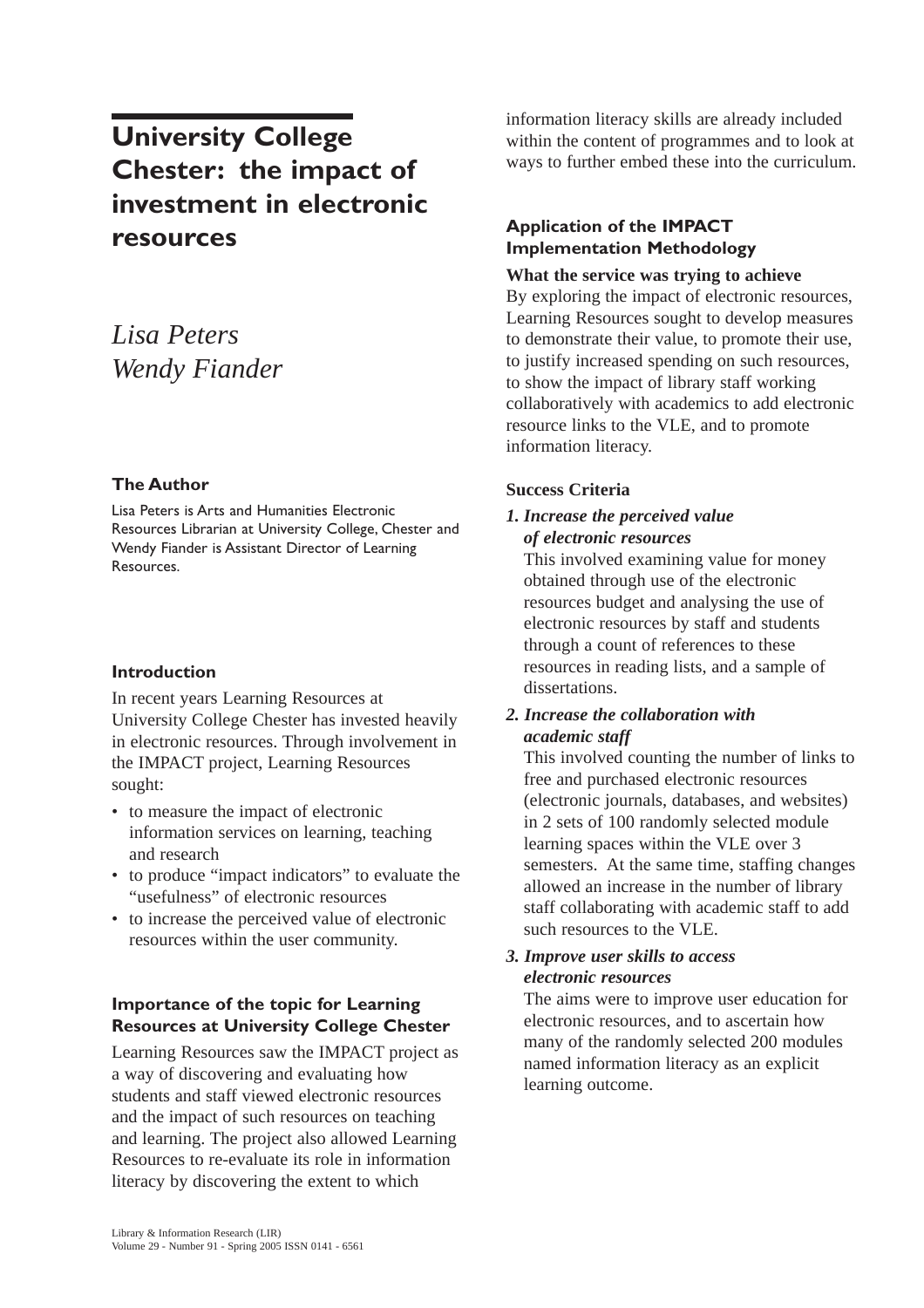#### **Impact Measures Identified on which Evidence was Collected**

- Use of electronic resources
- Registration for ATHENS accounts
- Attendance at electronic resources user education sessions
- Library expenditure on electronic resources
- Number of librarians working with academics to add material to the VLE
- Number of electronic resources available in the VLE
- Citation of electronic resources in reading lists and dissertation bibliographies
- Library skills questionnaire

## **Methods Used**

Learning Resources already collected monthly statistics on the use of electronic resources. Statistics were also kept on the number of students attending user education sessions, the number of user education guides taken, and the number of people registering for ATHENS accounts. Library expenditure on electronic resources and the cost per search for each electronic resource was calculated.

The 2 sets of 100 modules selected covered a variety of subjects and levels. For each module the number of electronic resources on the reading list and the number of free and paid for electronic resources links from the module learning space were counted. A note was also made if the module's learning outcomes made any reference to information literacy skills. It was possible to collect this data for one set of 100 modules for semester 1 in both 2003/04 and 2004/05. For the second set of 100 modules data collection has only taken place in semester 2, 2003/04.

The number of electronic resources cited in a 20% sample of 2003/04 and 2004/05 dissertation bibliographies was counted.

Over 200 students completed a self assessment questionnaire before their first library induction session. The questionnaire asked students to self-assess a range of their own skills in using the library (e.g. finding a book using the catalogue) using a grading system from 1 to 5. The same questionnaire was sent to the same

students at the start of semester 2 so that any changes in skill level could be noted. Semistructured interviews were held with selected students to further analyse any differences in scores.

Having had over 200 questionnaires completed for the first self assessment of library skills it was unfortunate that only ten of the second batch were returned which made it difficult to compare the two samples. Clearly, if this methodology is to be repeated, stronger attempts will need to be made to ensure a higher response rate.

## **Significant Results**

The usage of electronic resources between June 2003 and May 2004 generally increased. Understandably there were falls in usage in December and January (over the Christmas vacation) and peaks in October and March, coinciding with the start of the academic year and assignment due dates. The most popular electronic resources were Science Direct, Emerald Full Text, and Blackwell Synergy's collection of electronic journals – all multisubject resources. Although these databases were amongst the most expensive electronic resources subscribed to, because they had a high number of usage 'hits' their cost per search was cheaper than less expensive resources such as Digimap or GroveArt. The number of ATHENS accounts created also peaked in October with a smaller peak in March.

The number of electronic resources (primarily journals available in both print and electronic formats) cited in reading lists was disappointing low with a few exceptions.

When analysing the number of electronic resources linked from the VLE module learning space of the sample 100 modules it was noticeable that the departments with the largest number of linked electronic resources were those who had been working with a librarian to develop this area through links made in the eLibrary section of the module learning space. Preliminary indications from the comparisons between 2003-2004 and 2004-2005 indicate that